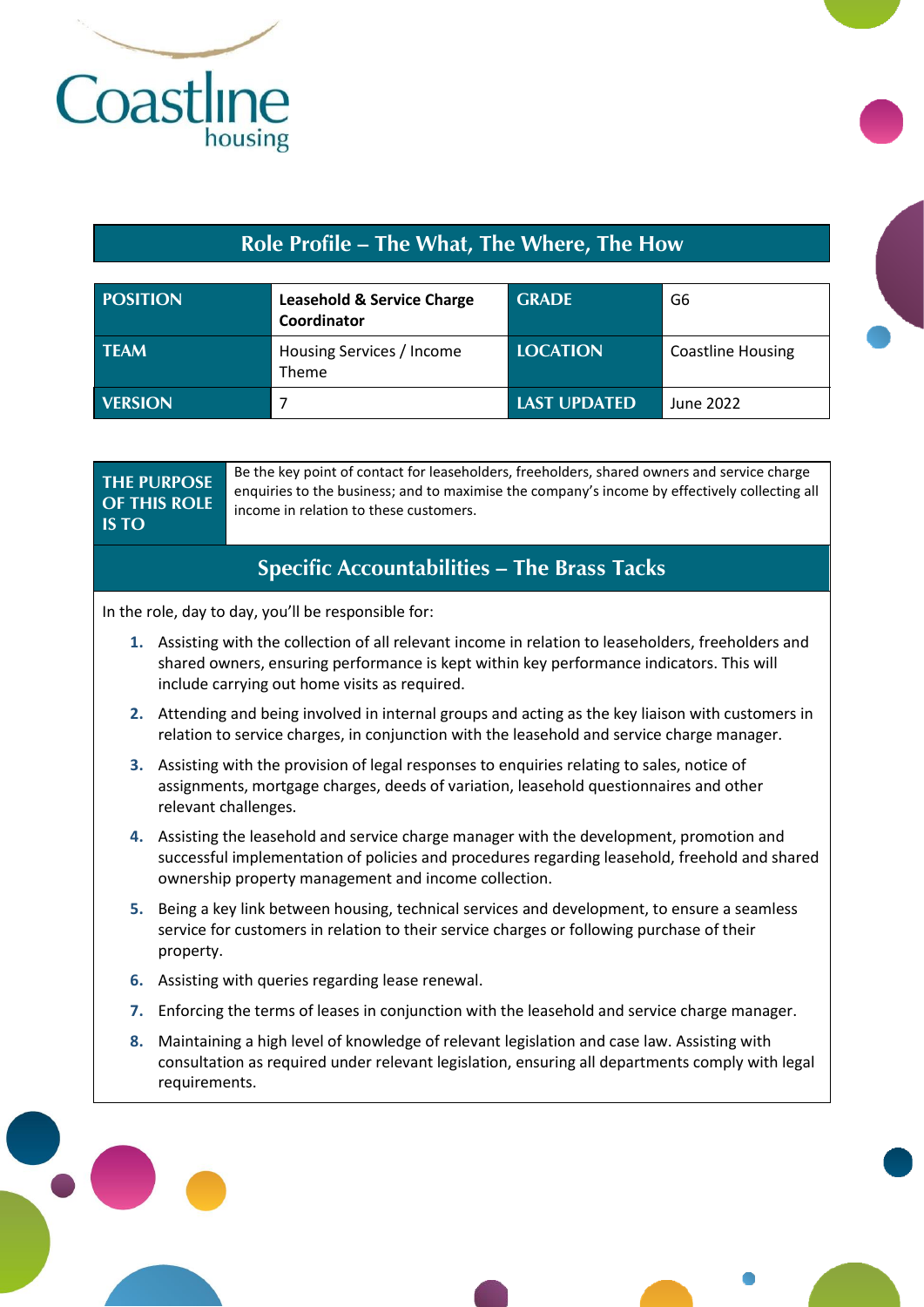

- **9.** Assisting the leasehold and service charge manager in ensuring that service charges are applied to meet statutory requirements.
- **10.** Ensuring service charges are calculated and collected according to the terms of the lease or tenancy agreement and dealing with all queries regarding these charges in conjunction with the leasehold and service charge manager.
- **11.** Assisting the leasehold and service charge manager with the mid-year and year-end processes in accordance with legal and regulatory requirements.
- **12.** Assisting shared owners in sustaining their tenancies and liaising with lenders to prevent repossession and protect the company's financial interests.
- **13.** Assisting the leasehold and service charge manager with the preparation of detailed case reports and represent the organisation in legal proceedings at First-tier Tribunals where required.
- **14.** Contributing towards the service improvement plan and improving service delivery and value for money, including learning from best practice, in conjunction with the leasehold and service charge manager.
- **15.** Assisting with identifying all service charge costs accrued by the company each financial year.
- **16.** Assisting with updating the Housing Management System service charge module, including the setting up of new service charge groups for new schemes.
- **17.** Liaising closely with other departments in challenging service charges, with a view to driving costs down for customers, ensuring charges remain affordable.

|                                                          | <b>Person Specification – The Who</b>                                                                                                                                                  |
|----------------------------------------------------------|----------------------------------------------------------------------------------------------------------------------------------------------------------------------------------------|
| <b>PERSONAL</b><br><b>SKILLS AND</b><br><b>QUALITIES</b> | At Coastline we are more concerned with how you work and what you bring to the<br>role over formal qualifications or criteria. Specifically, what we're looking for is<br>someone who: |
|                                                          | Demonstrates behaviours in accordance with Coastline's values:<br>Put our customers first<br>Be open, honest and accountable<br>Value each other<br>Strive to be the best              |
|                                                          | 5 GCSEs or equivalent at grade C or above, excellent literacy and numeracy and<br>a willingness to undertake professional development;                                                 |
|                                                          | Knowledge and understanding of the legislation relating to leaseholders,<br>housing law, service charges and section 20 requirements, and experience<br>working in that environment;   |
|                                                          | Experience of working face to face with vulnerable customers, including those<br>with challenging behaviour and drug and alcohol issues; and of handling conflict                      |